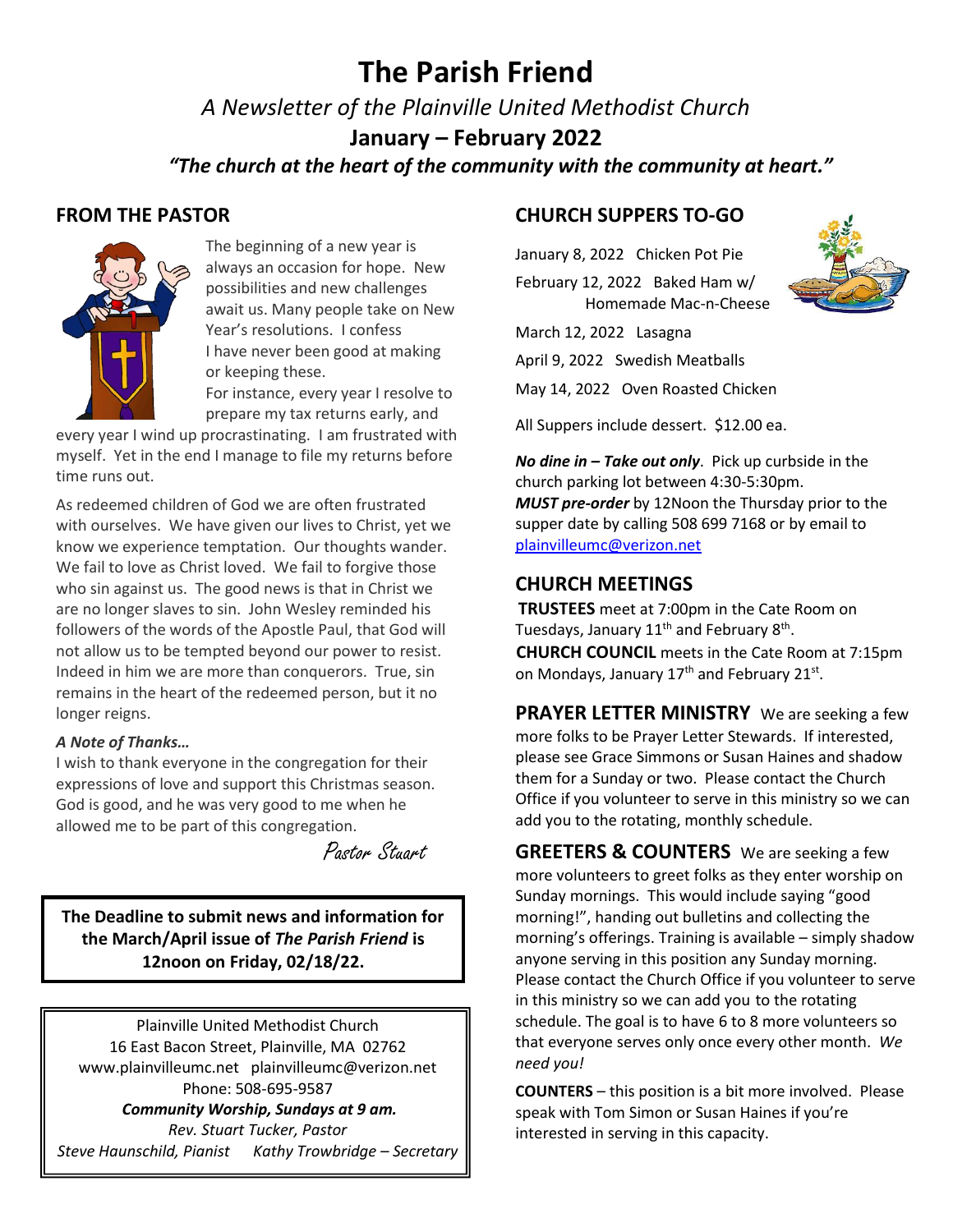#### *UPDATE* **- ANNUAL COUNTRY FAIR - November 2021**



We had a very successful Church Fair on Friday, November 5, 2021. *We made a total of \$6200.00 in just* 

Thank-you to *ALL* who helped in so many ways. Thank-you to those of you who baked; cooked; called people; hung signs; lugged books, and carried tables. Thank-you to those of you who knitted, detangled jewelry; created bows and made sandwiches. Thank-you to those of you who set-up and cleaned-up. Thank-you to those who counted money and shopped for supplies. Thank-you for all your donations. Thanks again for all your hard work.

The Fair committee will begin meeting on Monday, March 7<sup>th</sup> at 7pm at the Church to continue planning for the 2022 Fair. Stay tuned.

#### *THANKS TO ALL!!!*

*one day!*

Jill Benker-Seaberg, Annual Country Fair Co-Chairman

## **CHURCH "SIDEWALK SWINGER" SIGN**

Help is needed to set up the Sidewalk Swinger sign which advertises our suppers out on the front lawn at the church. Once a month (only about 7x per year) you will need to set up the letters on



the sign and put it outside in front of the church. Not usually needed June – September. More than one person can volunteer. Please let Becca Simon know if you are interested in helping with the sign. Please call Becca at 508-643-1238.

## **PARISH NEWS**



*Received on 12/13/2021* Dear Rev Tucker,

The Family of Joseph McGrath sincerely thanks PUMC for the thoughtful prayer letter we received. Joe would be honored for your

prayers. He was a great brother, father and Grandfather and will be missed by all of us. Special thanks to Grace Simmons for remembering us in this difficult time.

> Sincerely, Gerry & Marge McGrath

## **FROM THE LIVING BREAD FOOD PANTRY**



#### **2021 THE YEAR IN REVIEW**

The Living Bread Food Pantry had a very busy year in 2021. The number of clients remained high during last winter, decreased a little for the

summer, then rose again during the holidays this year. The Pantry volunteers have been working a lot to keep up with making at least 150 bags per week to hand out to approximately 50 families currently. They are also busy handing out foods that are donated from Target, Walmart, Entemanns/Freihofer Outlet, Panera Bread, Cumberland Farms, Trader Joe's and during the summer months, White Barn Farm in Wrentham. Pantry volunteers have handed out extra donations such as toiletries, hand sanitizers, chocolate bars, olive oil, trail mix, extra cereals and much more which were donated by local stores and schools. For most holidays, the Pantry hands out Stop & Shop gift cards to enable families to purchase a special meat and other holiday fixin's. In September, Volunteers handed out backpacks donated by the Lions Club. In November, they handed out 80 turkey baskets - complete with a turkey. For Christmas, they handed out Christmas stockings full of small necessities and treats donated by the Lawton family, Christmas cookies donated by "Caring with Cookies", and warm mitten gifts donated by the Wrentham Country Store. Our volunteers have dated food, organized food, cleaned up food and handed out food. Throughout the year the Pantry continued to use our drive-through service to keep everyone outside and safe. During the winter the volunteers are working outside on Wednesday nights with our spot light and outdoor heater turned on. This year we have grown by a few more new volunteers and also a few students working for their service hours.

The Pantry has been very blessed this year with a lot of donations that have been placed in our outdoor donation shed. We also received very generous monetary donations from organizations and individuals during the year and throughout the holiday season. The Plainville Athletic League (PAL) held an amazing drive this summer earning \$16,500 through their "Plainville Has Heart" program. With all of these generous donations, the Pantry has been able to purchase a new, larger freezer, the turkeys and fixin's for 80 Thanksgiving turkey baskets, Stop & Shop gift cards and food which we order from the Greater Boston Food Bank, often costing pennies on the dollar so your monetary donations stretch even further.

In this new year, 2022, we need to plan ahead so we can continue to take care of anyone in Plainville who finds themselves in need. Last year we were unable to have our annual Pantry meeting due to the pandemic. This year we plan to have the meeting sometime in February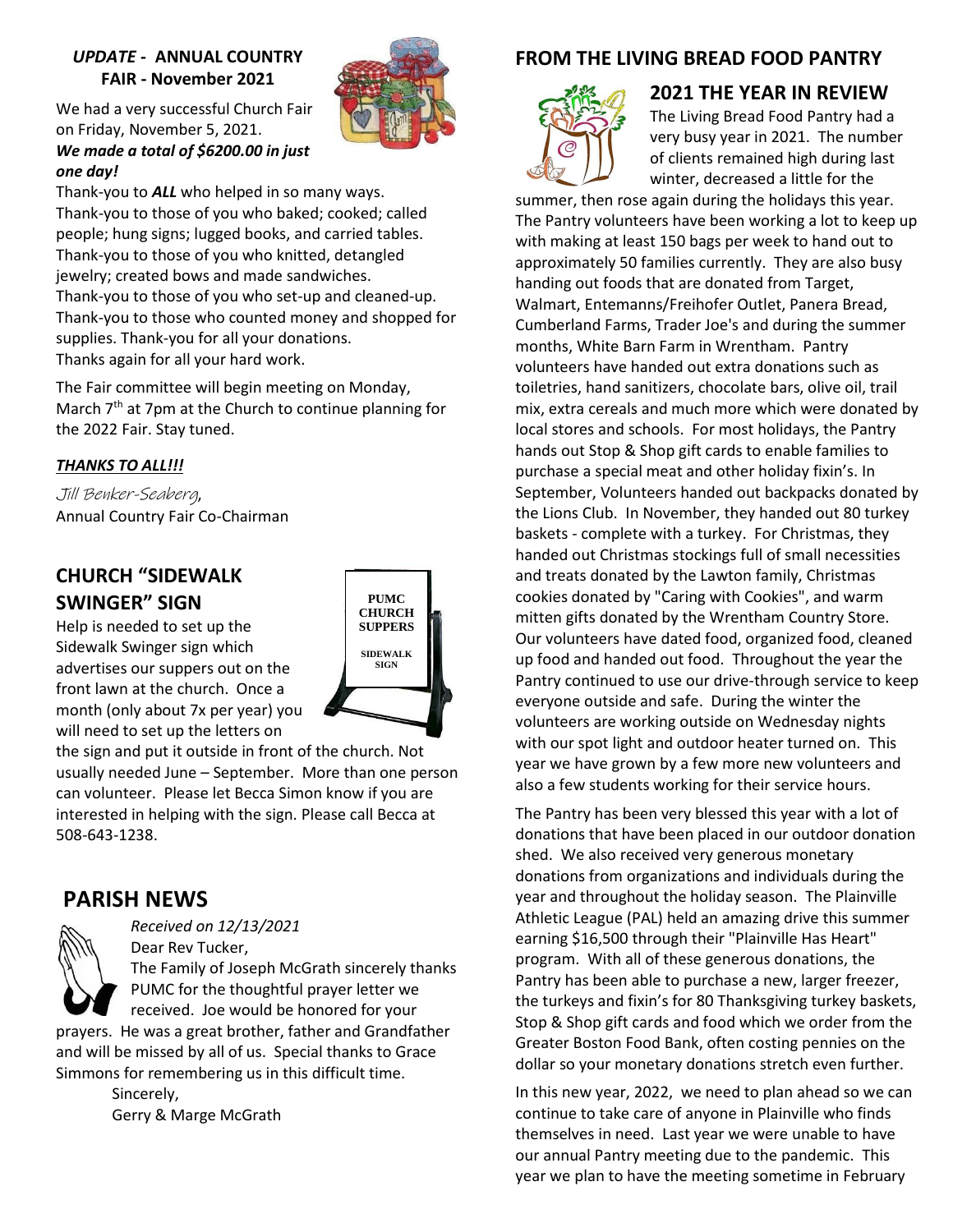or March (TBD). At these meetings, volunteers get to know each other a little better and plan the type of volunteer jobs that are needed to run and improve the Pantry. Some of those tasks include… someone to set up the outdoor, portable swinger sign, update our social media, and several other small jobs to keep everything working smoothly.

## **OUR WORK CONTINUES**

In order to continue our work of feeding all who need food in Plainville, we consistently need donations of food. A list of foods to donate is on the church website under "Food Pantry" Please continue to donate during the upcoming months when most donations drop off significantly. It is very easy to donate now by placing your items into our donation shed located in the parking lot near the back door of the church. You can drop off your non-perishable foods anytime by driving (or walking) into the parking lot when it's convenient for you. We check the shed frequently and remove donations regularly. You may also donate non-perishable food by using the green bin located at the Plainville Stop & Shop. Frequently Stop & Shop will have items at the end of the register which can be purchased for donation into the bin.

## **FOR MONETARY OR GIFT CARD DONATIONS**

Our Church Secretary is in the office on Monday, Wednesday & Friday from 9:00 a.m. until 12 Noon. Please use the Spring Street door which is closest to the office when making a monetary or Gift Card donation. If you would like to mail a check, please write it out to "Living Bread Food Pantry" and send it to the Plainville United Methodist Church, 16 East Bacon Street, Plainville, MA 02762. The Pantry has a PayPal Account on the church website at [www.PlainvilleUMC.net.](http://www.plainvilleumc.net/) You may also donate to the Pantry using PayPal. If you have any questions regarding the Pantry, feel free to call the church office at 508-695-9587.

### *CURRENT ITEMS IN GREAT NEED…*

*NON-PERISHABLE FOODS – ESPECIALLY… Canned or Boxed Potatoes, Canned Fruit (in 100% juice is preferable), Spaghetti-o's w/ meatballs or franks, Canned Meat Ravioli, Beans, Hearty Soups esp w/ beans, Spaghetti Sauce(tomato & Alfredo), Canned Coffee, Canned Vegetables, and Healthy Snacks(dried fruits, trail mixes, individual fruit cup, 100% fruit leather, and un-sweetened applesauce).* 

*ALL TOILETRIES ARE NEEDED - such as bars of bath soap, shampoo & hair conditioner, feminine hygiene products, toothpaste & toothbrushes, deodorant for men & women, disposable razors, shaving cream, Q-tips, lip balm, hand & body lotions, Gold Bond powders.*

*ALL HOUSEHOLD ITEMS ARE WELCOME such as liquid dish soap (for washing dishes), dishwasher detergents, paper towels, 2-ply toilet paper, laundry detergent, dryer sheets, kitchen sponges, tissues.* 

### **HOW YOU CAN HELP…**

Please know that your donations of fresh fruits and vegetables are always welcome. When you find a great sale in the stores, think of the Pantry!

*\*\*PLEASE NOTE -* We can only accept perishable (Fresh or frozen items) foods on Wednesdays – between 8am – 10:30am is preferred, however, our Church Secretary is in the office until 12 Noon and pantry volunteers are back in the pantry around 4:30pm on Wednesdays. Please don't leave fresh produce, anything requiring refrigeration or freezing, in the Pantry shed out in the parking lot.

## **THANK YOU!**

Thanks so much for all your donations and support. We couldn't feed people without your continued and generous support. Thank you to all our hard-working volunteers who are faithful to their work at the pantry. It takes many hands to keep our pantry running. Together, donors and volunteers, we are making sure that no one in Plainville ever goes hungry.

Faithfully, Becca Simon, Pantry Coordinator

## **The Greater Boston** MEMBER OF **SEAR**<br>FEED MG AMERICA **Help is Needed the 2nd Wednesday of each month,**

**year 'round,** to help us unload the truck from the Greater Boston Food Bank – right here in our parking lot. The truck arrives around 12:30pm. We have dolly carts to help unload and get the foods into the pantry. This takes an hour or less most times to do. Feel free to bring a friend, teenager or neighbor with you to lend a hand. Please call Becca Simon at 508-643-1238 if you can lend a hand.

### *Next Dates* – **January 12th and February 9th .**

Together, with your help, we *DO* make a difference! We are "the church at the heart of the community with the community at heart." *THANK YOU!*